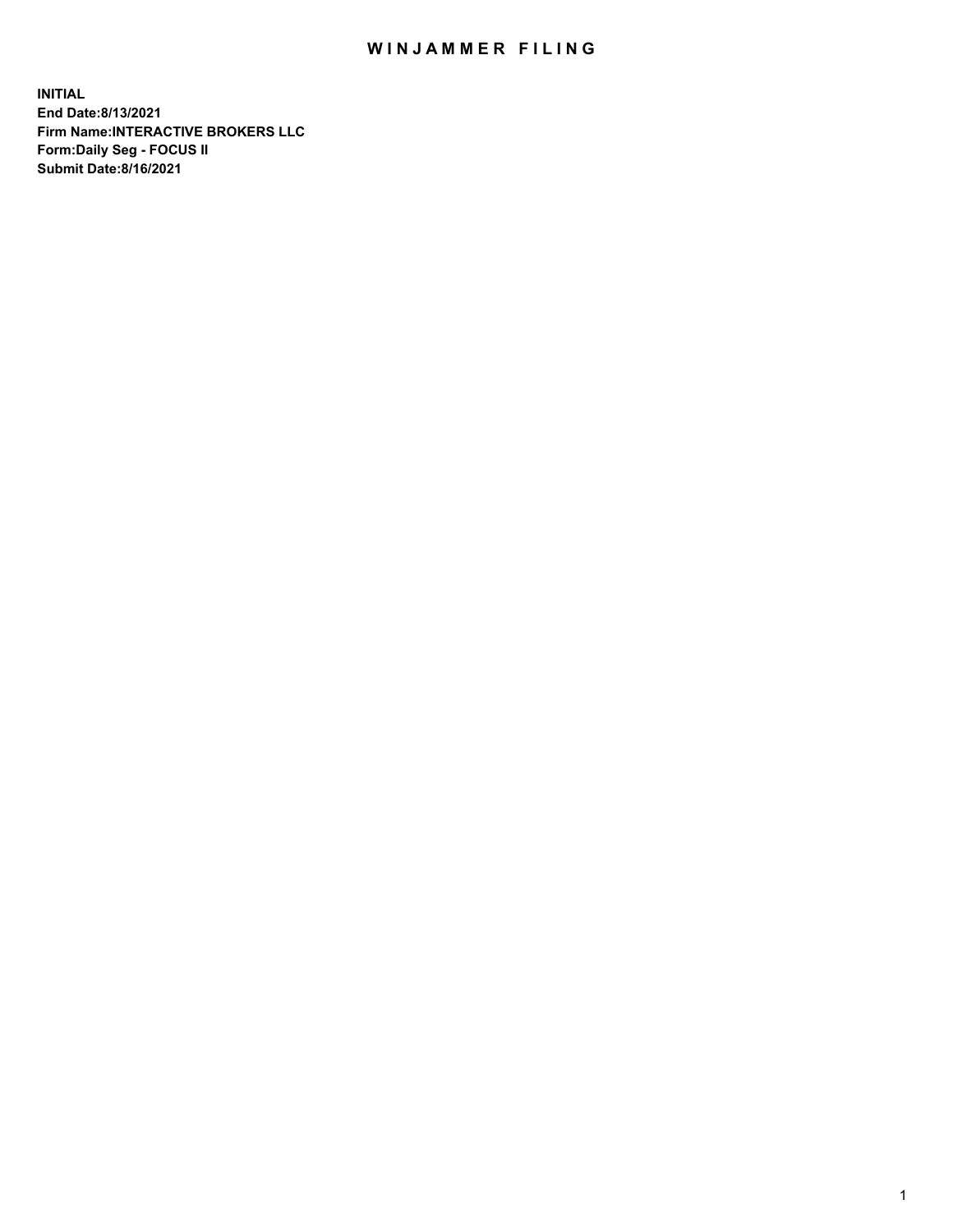**INITIAL End Date:8/13/2021 Firm Name:INTERACTIVE BROKERS LLC Form:Daily Seg - FOCUS II Submit Date:8/16/2021 Daily Segregation - Cover Page**

| Name of Company                                                                                                                                                                                                                                                                                                               | <b>INTERACTIVE BROKERS LLC</b>                                                            |
|-------------------------------------------------------------------------------------------------------------------------------------------------------------------------------------------------------------------------------------------------------------------------------------------------------------------------------|-------------------------------------------------------------------------------------------|
| <b>Contact Name</b>                                                                                                                                                                                                                                                                                                           | James Menicucci                                                                           |
| <b>Contact Phone Number</b>                                                                                                                                                                                                                                                                                                   | 203-618-8085                                                                              |
| <b>Contact Email Address</b>                                                                                                                                                                                                                                                                                                  | jmenicucci@interactivebrokers.c<br><u>om</u>                                              |
| FCM's Customer Segregated Funds Residual Interest Target (choose one):<br>a. Minimum dollar amount: ; or<br>b. Minimum percentage of customer segregated funds required:% ; or<br>c. Dollar amount range between: and; or<br>d. Percentage range of customer segregated funds required between: % and %.                      | $\overline{\mathbf{0}}$<br>0<br>155,000,000 245,000,000<br>0 <sub>0</sub>                 |
| FCM's Customer Secured Amount Funds Residual Interest Target (choose one):<br>a. Minimum dollar amount: ; or<br>b. Minimum percentage of customer secured funds required:%; or<br>c. Dollar amount range between: and; or<br>d. Percentage range of customer secured funds required between:% and%.                           | <u>0</u><br>$\overline{\mathbf{0}}$<br>80,000,000 120,000,000<br>00                       |
| FCM's Cleared Swaps Customer Collateral Residual Interest Target (choose one):<br>a. Minimum dollar amount: ; or<br>b. Minimum percentage of cleared swaps customer collateral required:%; or<br>c. Dollar amount range between: and; or<br>d. Percentage range of cleared swaps customer collateral required between:% and%. | <u>0</u><br>$\underline{\mathbf{0}}$<br>$\underline{0}$ $\underline{0}$<br>0 <sub>0</sub> |

Attach supporting documents CH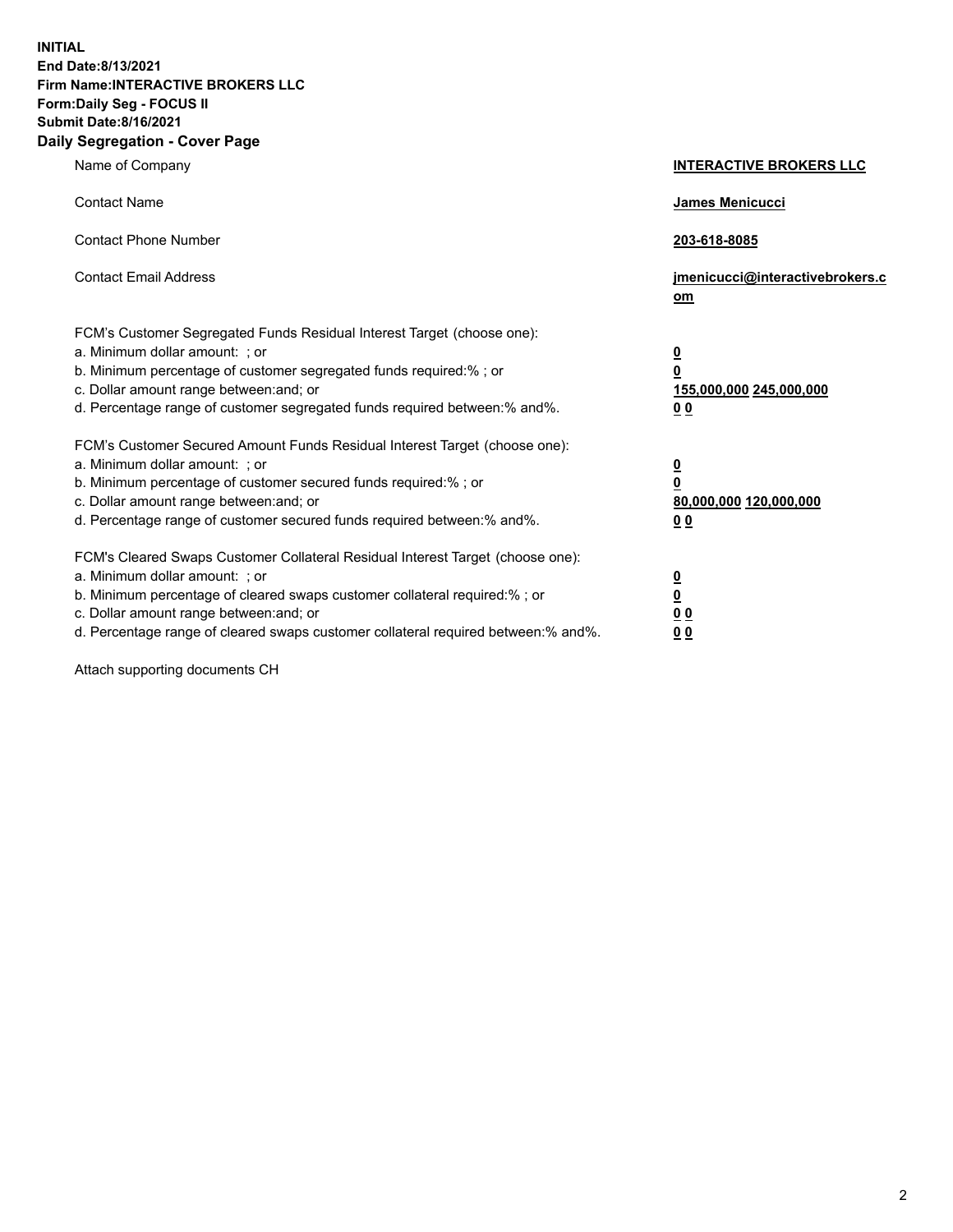## **INITIAL End Date:8/13/2021 Firm Name:INTERACTIVE BROKERS LLC Form:Daily Seg - FOCUS II Submit Date:8/16/2021 Daily Segregation - Secured Amounts**

|     | Dany Segregation - Secured Amounts                                                          |                                  |
|-----|---------------------------------------------------------------------------------------------|----------------------------------|
|     | Foreign Futures and Foreign Options Secured Amounts                                         |                                  |
|     | Amount required to be set aside pursuant to law, rule or regulation of a foreign            | $0$ [7305]                       |
|     | government or a rule of a self-regulatory organization authorized thereunder                |                                  |
| 1.  | Net ledger balance - Foreign Futures and Foreign Option Trading - All Customers             |                                  |
|     | A. Cash                                                                                     | 499,738,609 [7315]               |
|     | B. Securities (at market)                                                                   | $0$ [7317]                       |
| 2.  | Net unrealized profit (loss) in open futures contracts traded on a foreign board of trade   | 9,851,874 [7325]                 |
| 3.  | Exchange traded options                                                                     |                                  |
|     | a. Market value of open option contracts purchased on a foreign board of trade              | 110,973 [7335]                   |
|     | b. Market value of open contracts granted (sold) on a foreign board of trade                | $-9,826$ [7337]                  |
| 4.  | Net equity (deficit) (add lines 1. 2. and 3.)                                               | 509,691,630 [7345]               |
| 5.  | Account liquidating to a deficit and account with a debit balances - gross amount           | 4,367 [7351]                     |
|     | Less: amount offset by customer owned securities                                            | 0 [7352] 4,367 [7354]            |
| 6.  | Amount required to be set aside as the secured amount - Net Liquidating Equity              | 509,695,997 [7355]               |
|     | Method (add lines 4 and 5)                                                                  |                                  |
| 7.  | Greater of amount required to be set aside pursuant to foreign jurisdiction (above) or line | 509,695,997 [7360]               |
|     | 6.                                                                                          |                                  |
|     | FUNDS DEPOSITED IN SEPARATE REGULATION 30.7 ACCOUNTS                                        |                                  |
| 1.  | Cash in banks                                                                               |                                  |
|     | A. Banks located in the United States                                                       | 75,598,342 [7500]                |
|     | B. Other banks qualified under Regulation 30.7                                              | 0 [7520] 75,598,342 [7530]       |
| 2.  | Securities                                                                                  |                                  |
|     | A. In safekeeping with banks located in the United States                                   | 349,994,500 [7540]               |
|     | B. In safekeeping with other banks qualified under Regulation 30.7                          | 0 [7560] 349,994,500 [7570]      |
| 3.  | Equities with registered futures commission merchants                                       |                                  |
|     | A. Cash                                                                                     | $0$ [7580]                       |
|     | <b>B.</b> Securities                                                                        | $0$ [7590]                       |
|     | C. Unrealized gain (loss) on open futures contracts                                         | $0$ [7600]                       |
|     | D. Value of long option contracts                                                           | $0$ [7610]                       |
|     | E. Value of short option contracts                                                          | 0 [7615] 0 [7620]                |
| 4.  | Amounts held by clearing organizations of foreign boards of trade                           |                                  |
|     | A. Cash                                                                                     | $0$ [7640]                       |
|     | <b>B.</b> Securities                                                                        | $0$ [7650]                       |
|     | C. Amount due to (from) clearing organization - daily variation                             | $0$ [7660]                       |
|     | D. Value of long option contracts                                                           | $0$ [7670]                       |
| 5.  | E. Value of short option contracts<br>Amounts held by members of foreign boards of trade    | 0 [7675] 0 [7680]                |
|     | A. Cash                                                                                     | 196,936,276 [7700]               |
|     | <b>B.</b> Securities                                                                        | $0$ [7710]                       |
|     | C. Unrealized gain (loss) on open futures contracts                                         | 11,422,595 [7720]                |
|     | D. Value of long option contracts                                                           | 110,973 [7730]                   |
|     | E. Value of short option contracts                                                          | -9,826 [7735] 208,460,018 [7740] |
| 6.  | Amounts with other depositories designated by a foreign board of trade                      | $0$ [7760]                       |
| 7.  | Segregated funds on hand                                                                    | $0$ [7765]                       |
| 8.  | Total funds in separate section 30.7 accounts                                               | 634,052,860 [7770]               |
| 9.  | Excess (deficiency) Set Aside for Secured Amount (subtract line 7 Secured Statement         | 124,356,863 [7380]               |
|     | Page 1 from Line 8)                                                                         |                                  |
| 10. | Management Target Amount for Excess funds in separate section 30.7 accounts                 | 80,000,000 [7780]                |
| 11. | Excess (deficiency) funds in separate 30.7 accounts over (under) Management Target          | 44,356,863 [7785]                |
|     |                                                                                             |                                  |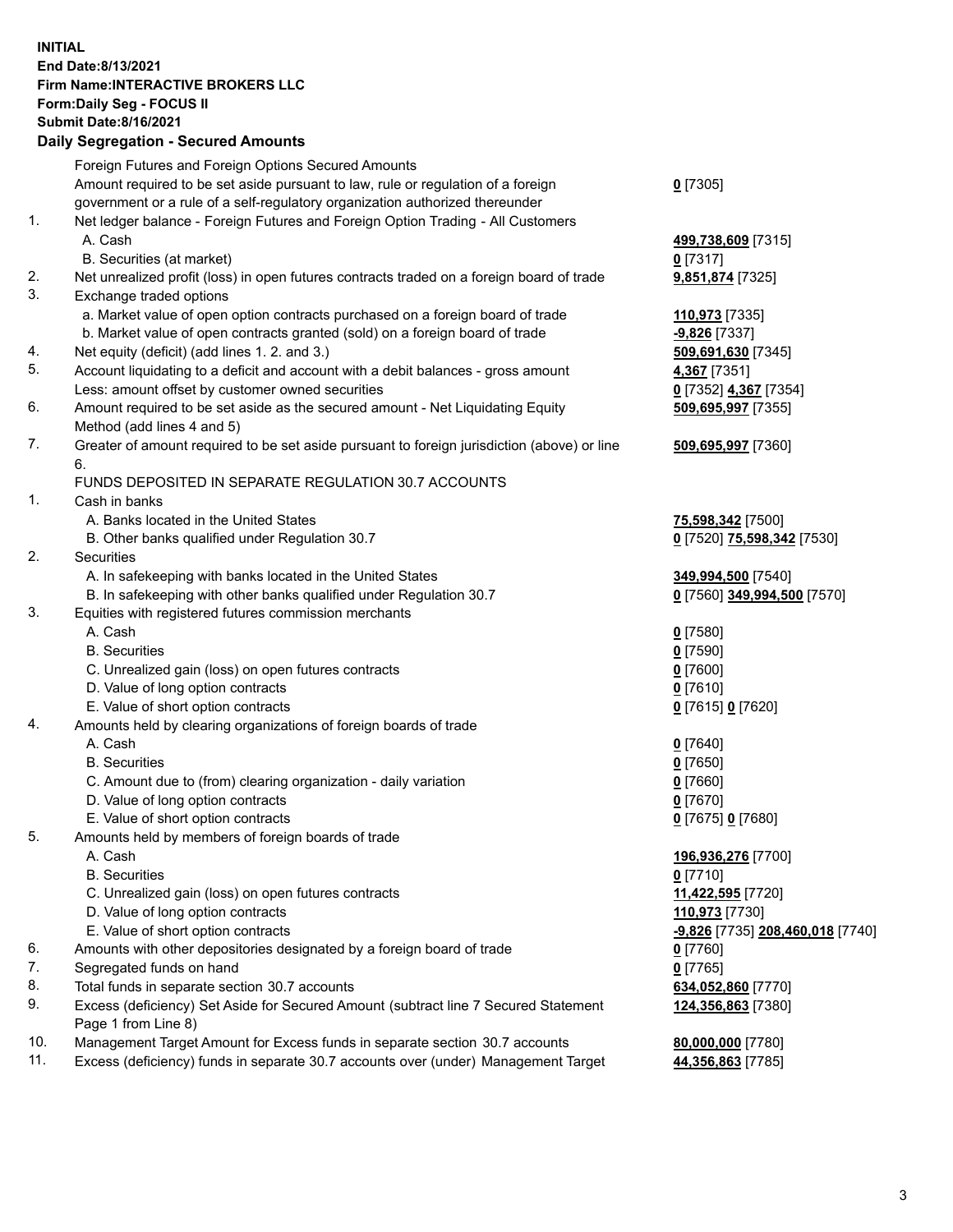**INITIAL End Date:8/13/2021 Firm Name:INTERACTIVE BROKERS LLC Form:Daily Seg - FOCUS II Submit Date:8/16/2021 Daily Segregation - Segregation Statement** SEGREGATION REQUIREMENTS(Section 4d(2) of the CEAct) 1. Net ledger balance A. Cash **6,829,660,624** [7010] B. Securities (at market) **0** [7020] 2. Net unrealized profit (loss) in open futures contracts traded on a contract market **97,350,474** [7030] 3. Exchange traded options A. Add market value of open option contracts purchased on a contract market **290,783,927** [7032] B. Deduct market value of open option contracts granted (sold) on a contract market **-235,165,587** [7033] 4. Net equity (deficit) (add lines 1, 2 and 3) **6,982,629,438** [7040] 5. Accounts liquidating to a deficit and accounts with debit balances - gross amount **1,230,547** [7045] Less: amount offset by customer securities **0** [7047] **1,230,547** [7050] 6. Amount required to be segregated (add lines 4 and 5) **6,983,859,985** [7060] FUNDS IN SEGREGATED ACCOUNTS 7. Deposited in segregated funds bank accounts A. Cash **1,573,970,592** [7070] B. Securities representing investments of customers' funds (at market) **3,243,366,380** [7080] C. Securities held for particular customers or option customers in lieu of cash (at market) **0** [7090] 8. Margins on deposit with derivatives clearing organizations of contract markets A. Cash **1,992,021,471** [7100] B. Securities representing investments of customers' funds (at market) **327,713,146** [7110] C. Securities held for particular customers or option customers in lieu of cash (at market) **0** [7120] 9. Net settlement from (to) derivatives clearing organizations of contract markets **-6,444,861** [7130] 10. Exchange traded options A. Value of open long option contracts **290,304,020** [7132] B. Value of open short option contracts **-235,156,725** [7133] 11. Net equities with other FCMs A. Net liquidating equity **0** [7140] B. Securities representing investments of customers' funds (at market) **0** [7160] C. Securities held for particular customers or option customers in lieu of cash (at market) **0** [7170] 12. Segregated funds on hand **0** [7150] 13. Total amount in segregation (add lines 7 through 12) **7,185,774,023** [7180] 14. Excess (deficiency) funds in segregation (subtract line 6 from line 13) **201,914,038** [7190] 15. Management Target Amount for Excess funds in segregation **155,000,000** [7194]

16. Excess (deficiency) funds in segregation over (under) Management Target Amount Excess

**46,914,038** [7198]